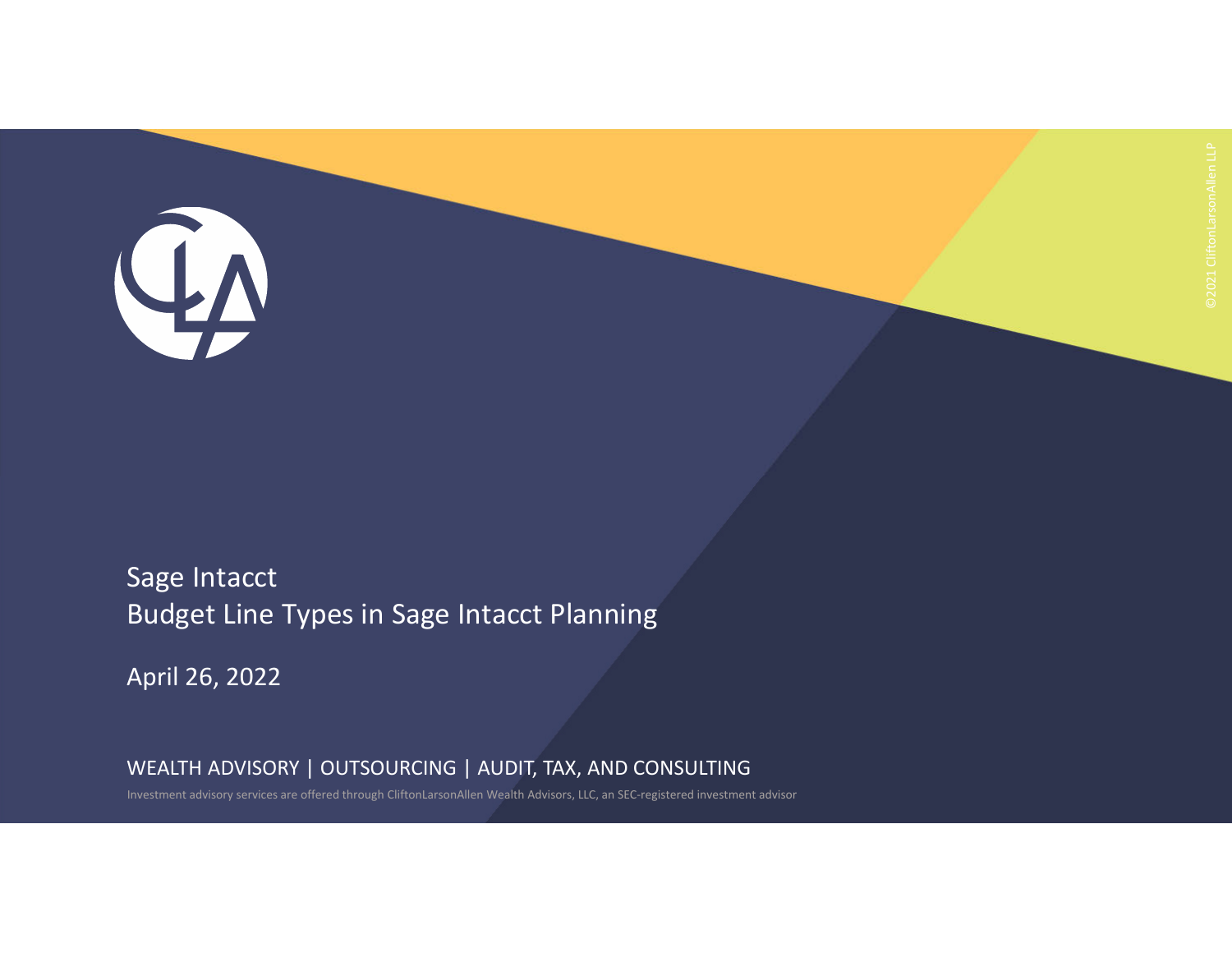

The information herein has been provided by CliftonLarsonAllen LLP for general information purposes only. The presentation and related materials, if any, do not implicate any client, advisory, fiduciary, or professional relationship between you and CliftonLarsonAllen LLP and neither CliftonLarsonAllen LLP nor any other person or entity is, in connection with the presentation and/or materials, engaged in rendering auditing, accounting, tax, legal, medical, investment, advisory, consulting, or any other professional service or advice. Neither the presentation nor the materials, if any, should be considered <sup>a</sup> substitute for your independent investigation and your sound technical business judgment. You or your entity, if applicable, should consult with <sup>a</sup> professional advisor familiar with your particular factual situation for advice or service concerning any specific matters.

CliftonLarsonAllen LLP is not licensed to practice law, nor does it practice law. The presentation and materials, if any, are for general guidance purposes and not a substitute for compliance obligations. The presentation and/or materials may not be applicable to, or suitable for, your specific circumstances or needs, and may require consultation with counsel, consultants, or advisors if any action is to be contemplated. You should contact your CliftonLarsonAllen LLP or other professional prior to taking any action based upon the information in the presentation or materials provided. CliftonLarsonAllen LLP assumes no obligation to inform you of any changes in laws or other factors that could affect the information contained herein.

©2021 CliftonLarsonAllen LLP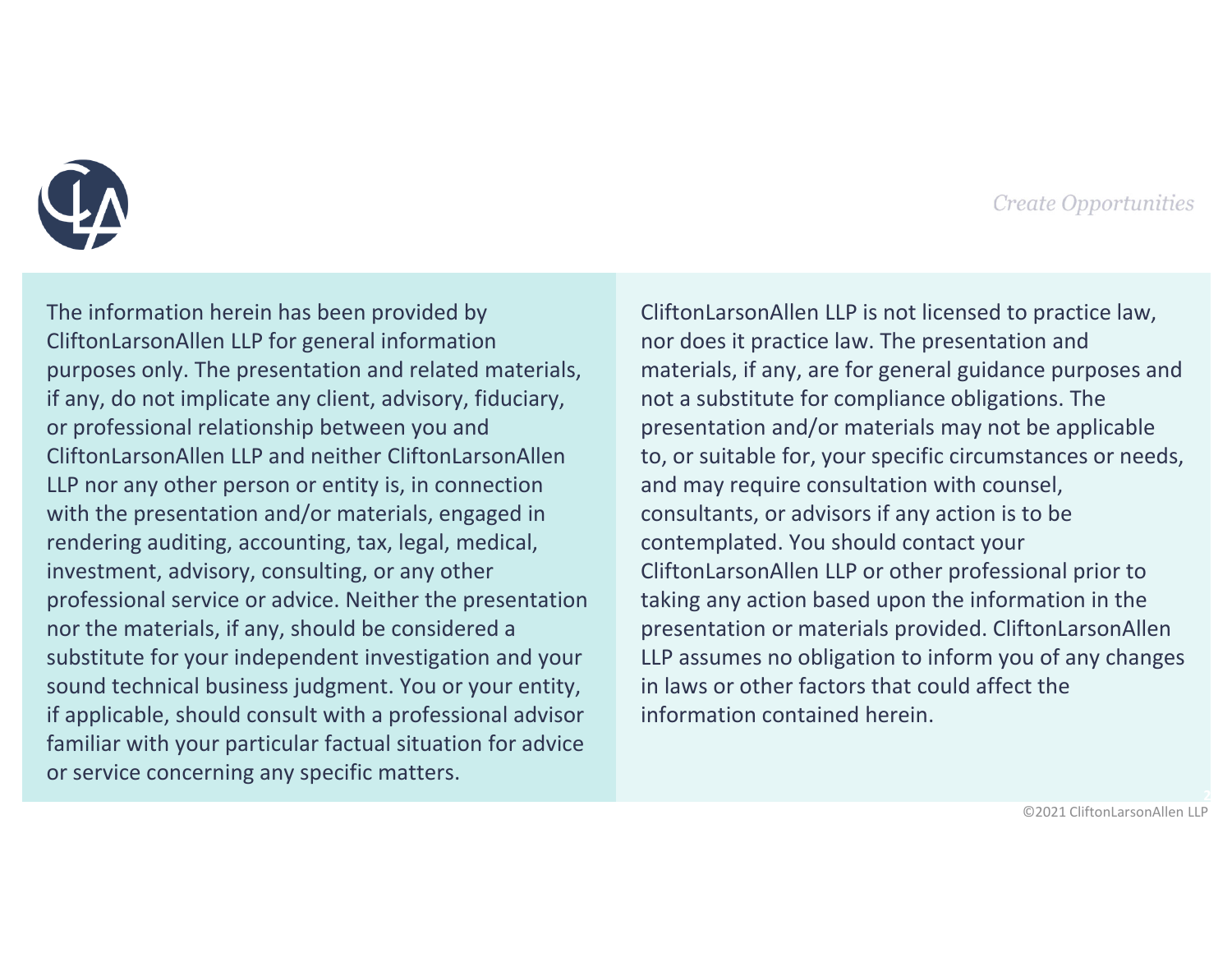- Examing Objectives<br>• Recognize different components of budget line types Recognize different components of budget line types
- Identify revenue budget line types to set up revenue models
- • Review expense budget line types to budget for employees and employee‐related costs



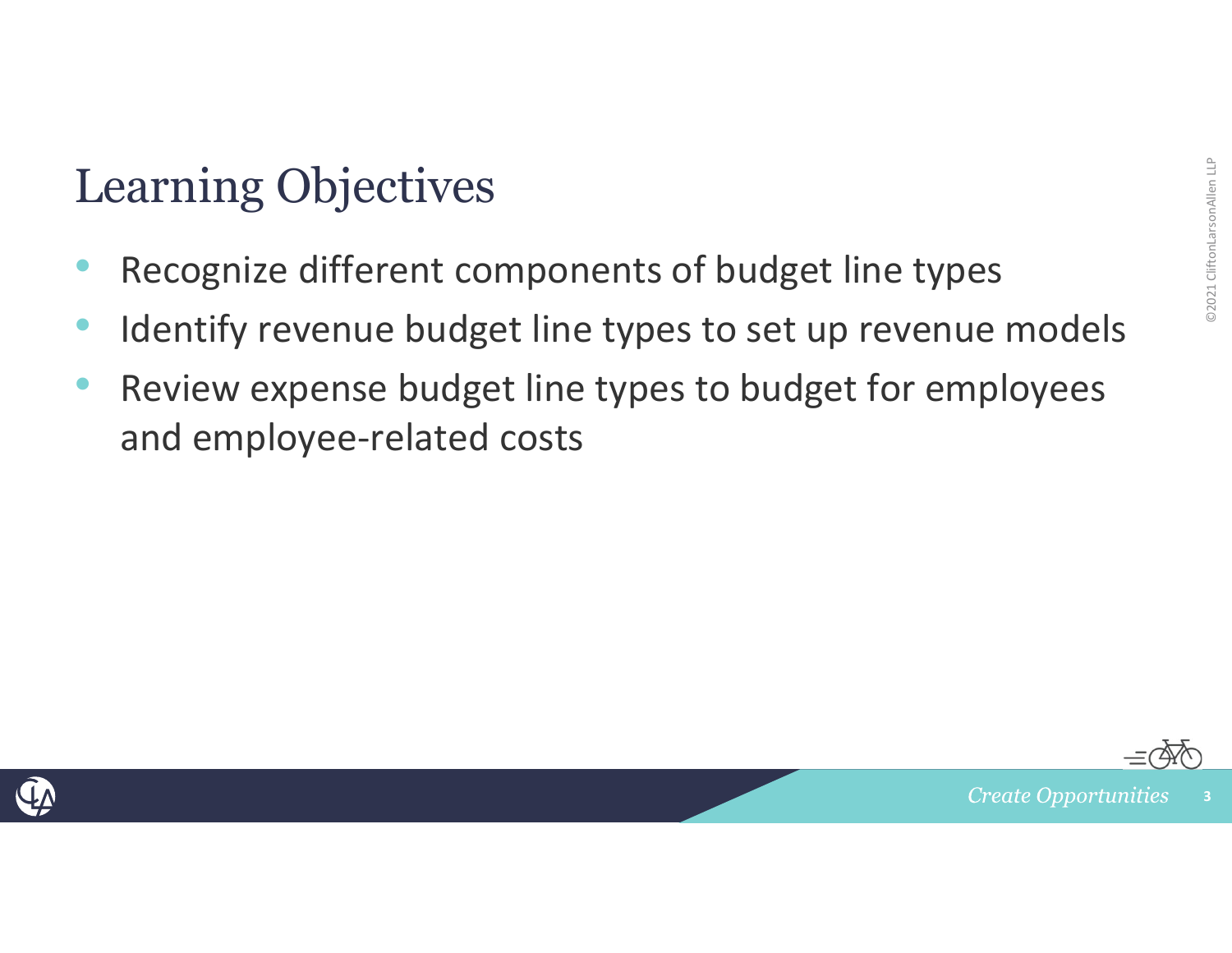- What are Budget Line Types<br>• Used to Facilitate budgeting of Revenue & Expenses<br>• The Control of Types Superset Control of Superset Control of Superset Control of Superset Control of Superse •Used to Facilitate budgeting of Revenue & Expenses
- •• Two main groups:
	- oRevenue Budget Line Types
	- oExpense Budget Line Types
- • Both Budget Line Types include options to:
	- $\bigcirc$ **Group** – Can put 1 or more budget lines into a group for a subtotal
	- o**Pull from Model** – Reference a model line for the budget values



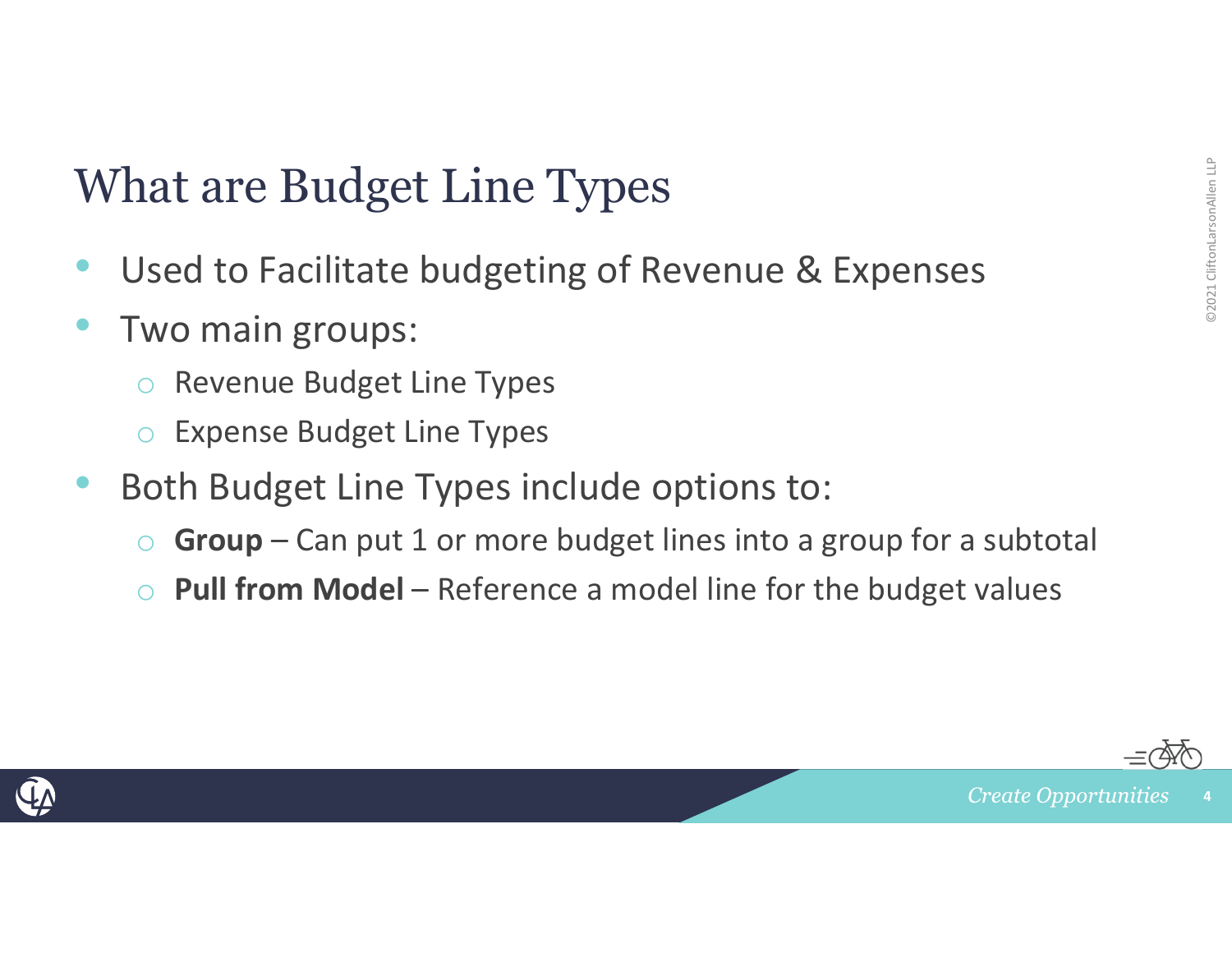

### Revenue Budget Line Types

### WEALTH ADVISORY | OUTSOURCING AUDIT, TAX, AND CONSULTING

Investment advisory services are offered through CliftonLarsonAllen Wealth Advisors, LLC, an SEC‐registered investment advisor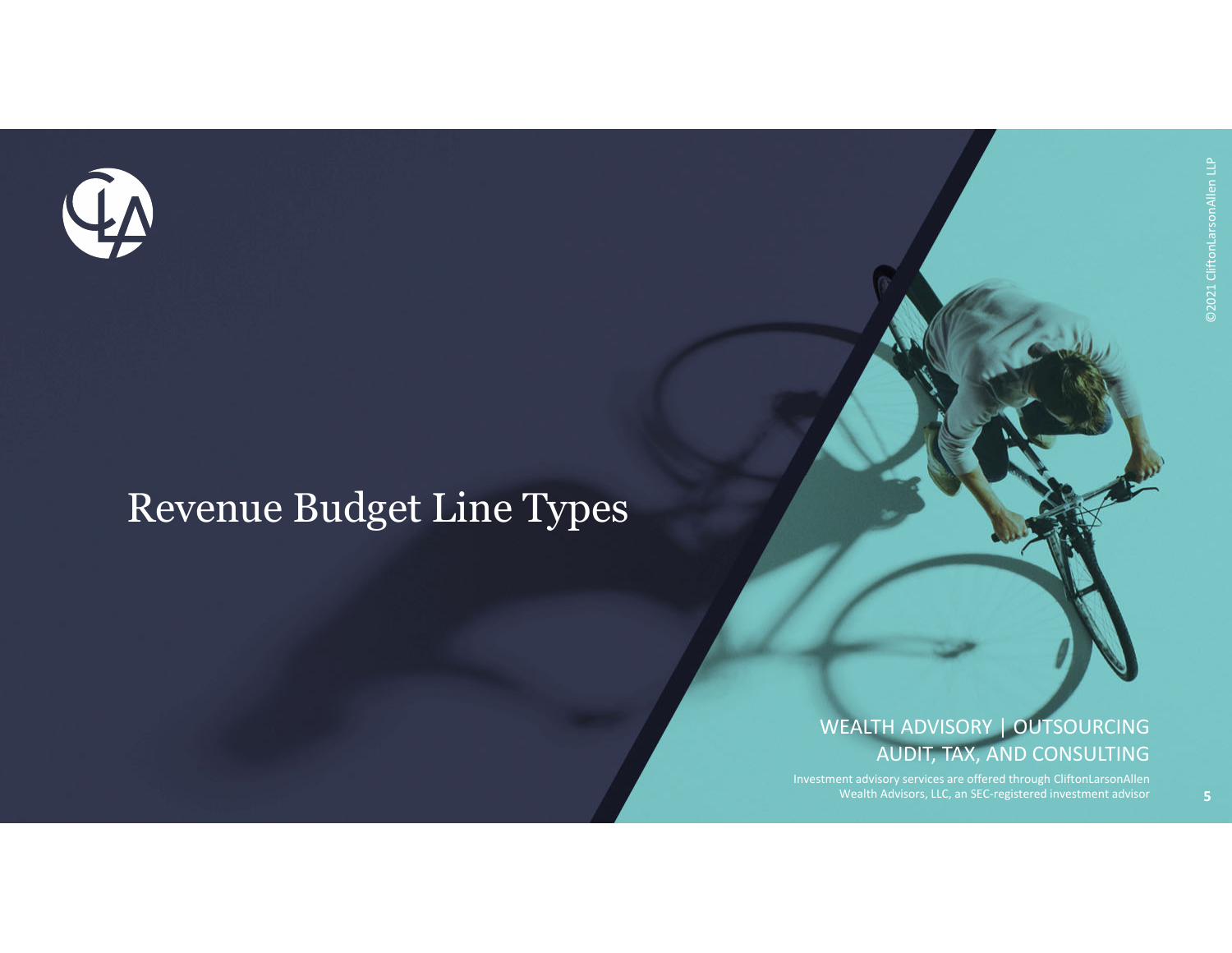### Revenue Budget Line Types

# Every Revenue Budget Line Types<br>Every Revenue Budget Line Type Consists of 4 main components

- 1.Repeat Bookings – The frequency that the revenue occurs
- 2.Spread – How to spread the budgeted amount over time
- 3.Amount – Amount being budgeted.
- 4.Payment After ‐ option to budget for cash receipt after <sup>a</sup> set amount of months



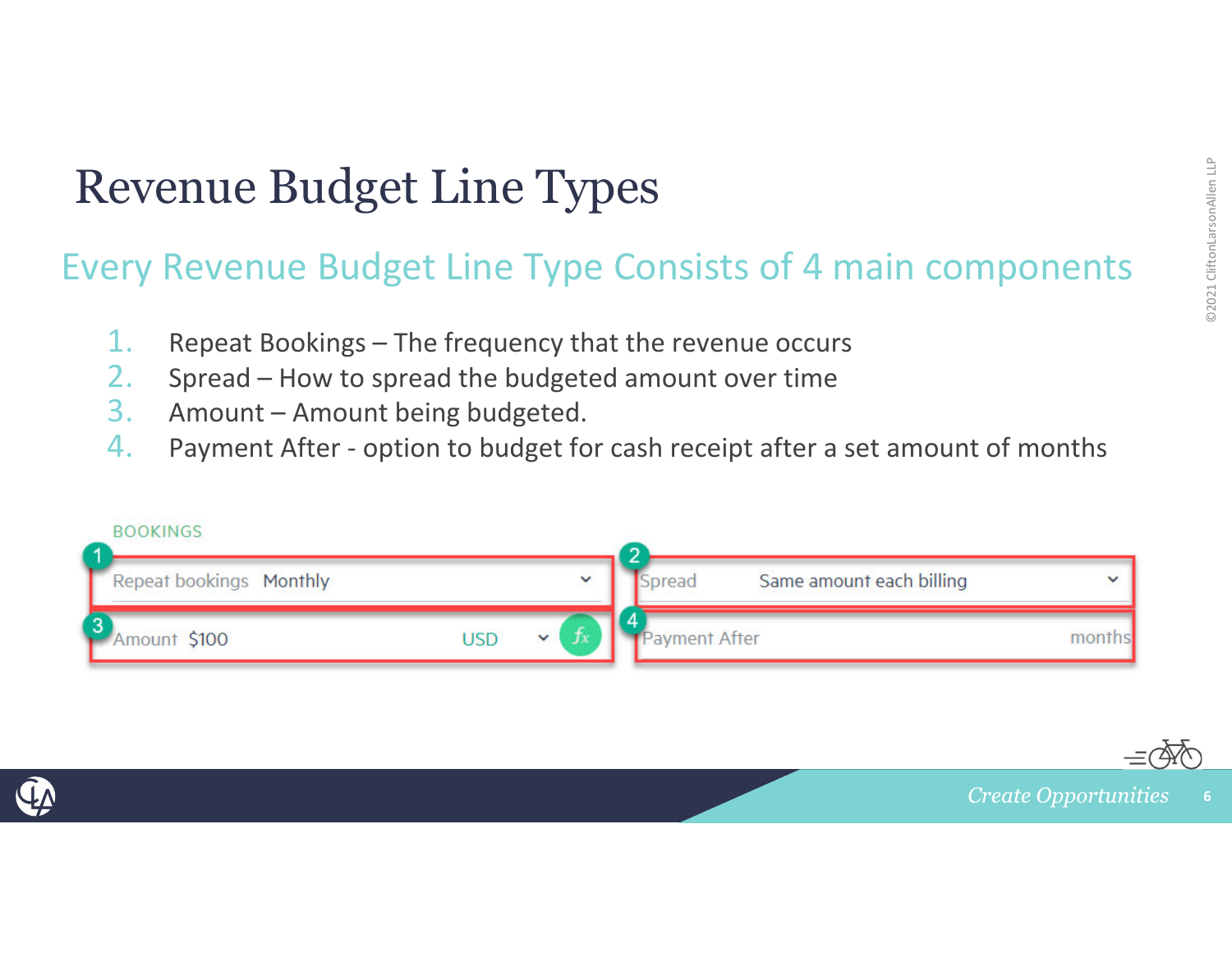# Example Budget Line Types<br>
Services Revenue Budget Line Type<br>
The Services budget line type is best used for intangible products such as accounting, banking.

 **Services** budget line type is best used for intangible products such as accounting, banking, consultancy, or education. For example, <sup>a</sup> contract providing Intacct support for <sup>a</sup> year.

•**• Modifies the base Revenue Budget Line Type with the addition of the "Service Period"**, enabling you to control the number of periods to recognize revenue over

| <b>BOOKINGS</b>      |                        |               |         |
|----------------------|------------------------|---------------|---------|
| Repeat bookings Once | $\checkmark$           | On            | 01/2021 |
| Amount \$1,000,000   | USD $\mathbf{v}$ $f_x$ | Payment After | months  |
| Service Period 10    | months                 |               |         |



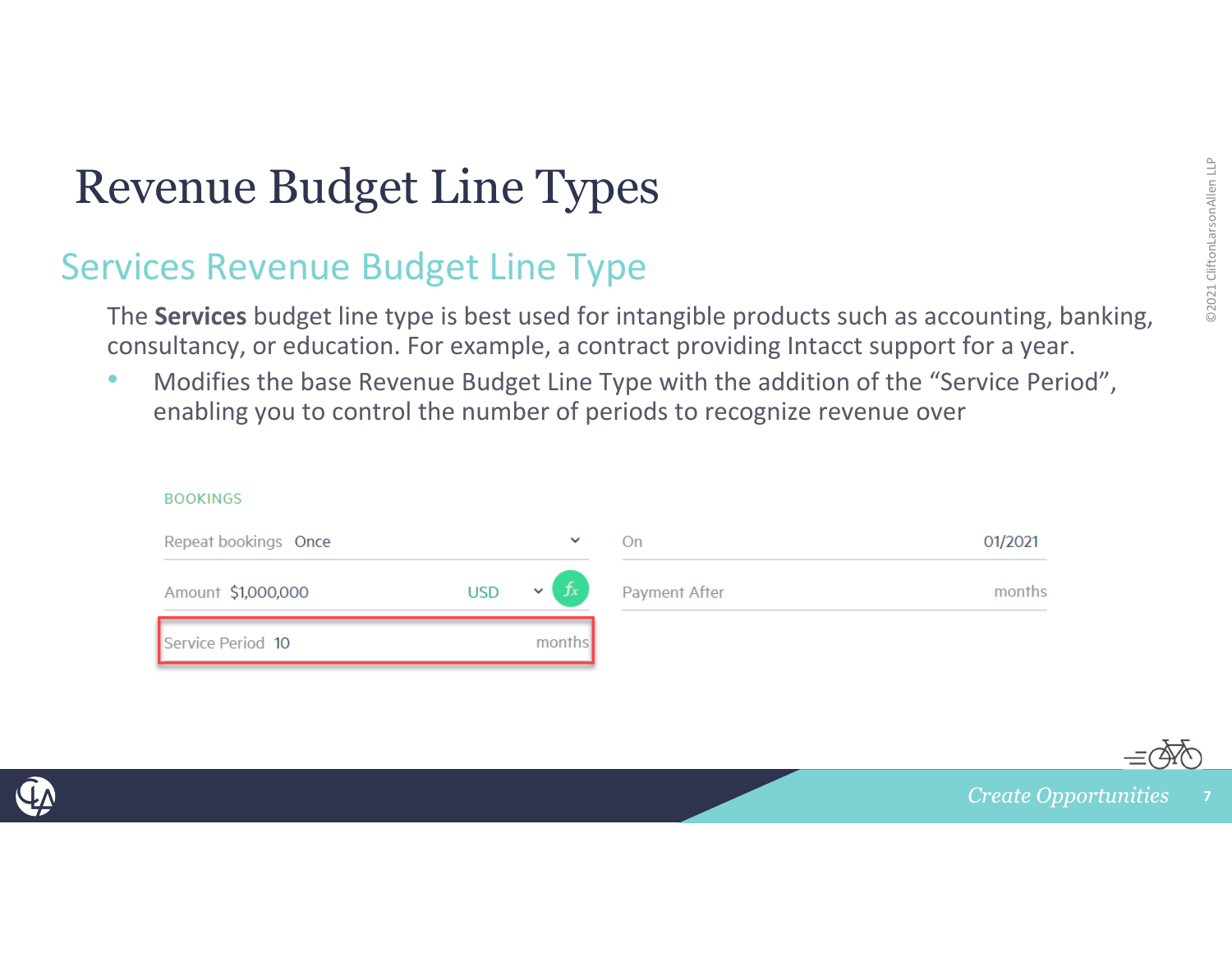# Experiment Dudget Line Types<br>
Perpetual license Revenue Budget Line Type

The **Perpetual license** budget line type is best used for services sold that offer access to software for a defined period of time. After the period expires, the customer has the option t(MIT) renew the license. KA1

- •Support Percentage – Percentage of Amount to be allocated for support
- $\bullet$ Support Period – # of periods support is provided
- •Churn Percentage – Rate at which new Perpetual licenses are not renewed

### **BOOKINGS**

| Repeat bookings Once  | $\checkmark$           | On               | 01/2021 |              |         |
|-----------------------|------------------------|------------------|---------|--------------|---------|
| Amount \$100          | USD $\mathbf{v}$ $f_x$ | Payment After    | months  |              |         |
| Support Percentage 10 | percent                | Support Period 1 | months  | <b>Churn</b> | percent |



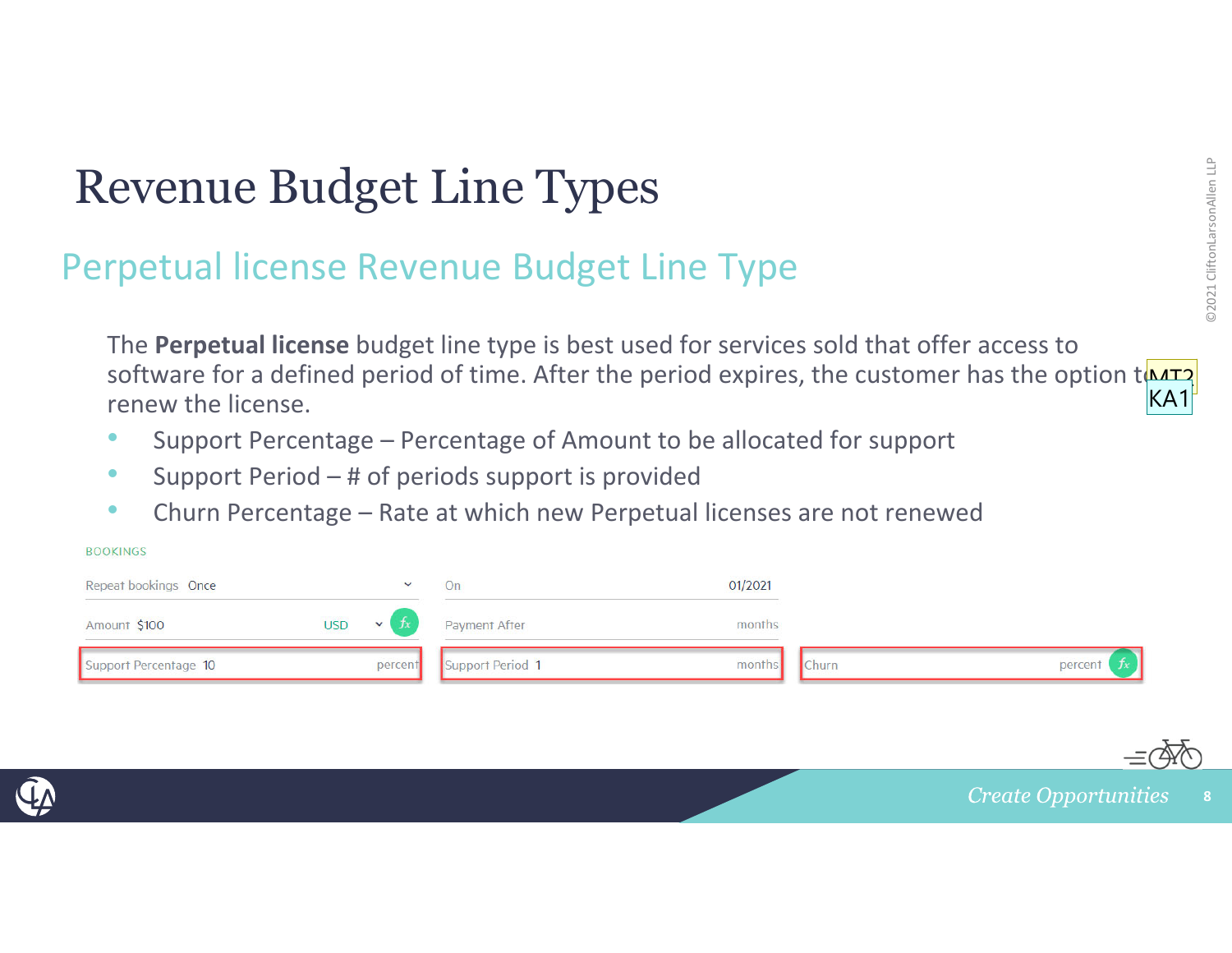| Slide 8         |                                                                                                                                                                                                                                                                                          |
|-----------------|------------------------------------------------------------------------------------------------------------------------------------------------------------------------------------------------------------------------------------------------------------------------------------------|
| MT <sub>2</sub> | Could use an improved definition and improved example.<br>May, Ted, 4/18/2022                                                                                                                                                                                                            |
| KA1             | Hi Ted, do you want this to read as "The Perpetal license budget line type is best used for services sold that offer access to a software for a defined<br>period of time. After the period expires, the customer has the option to renew the license."<br>Klapperick, Ashley, 4/19/2022 |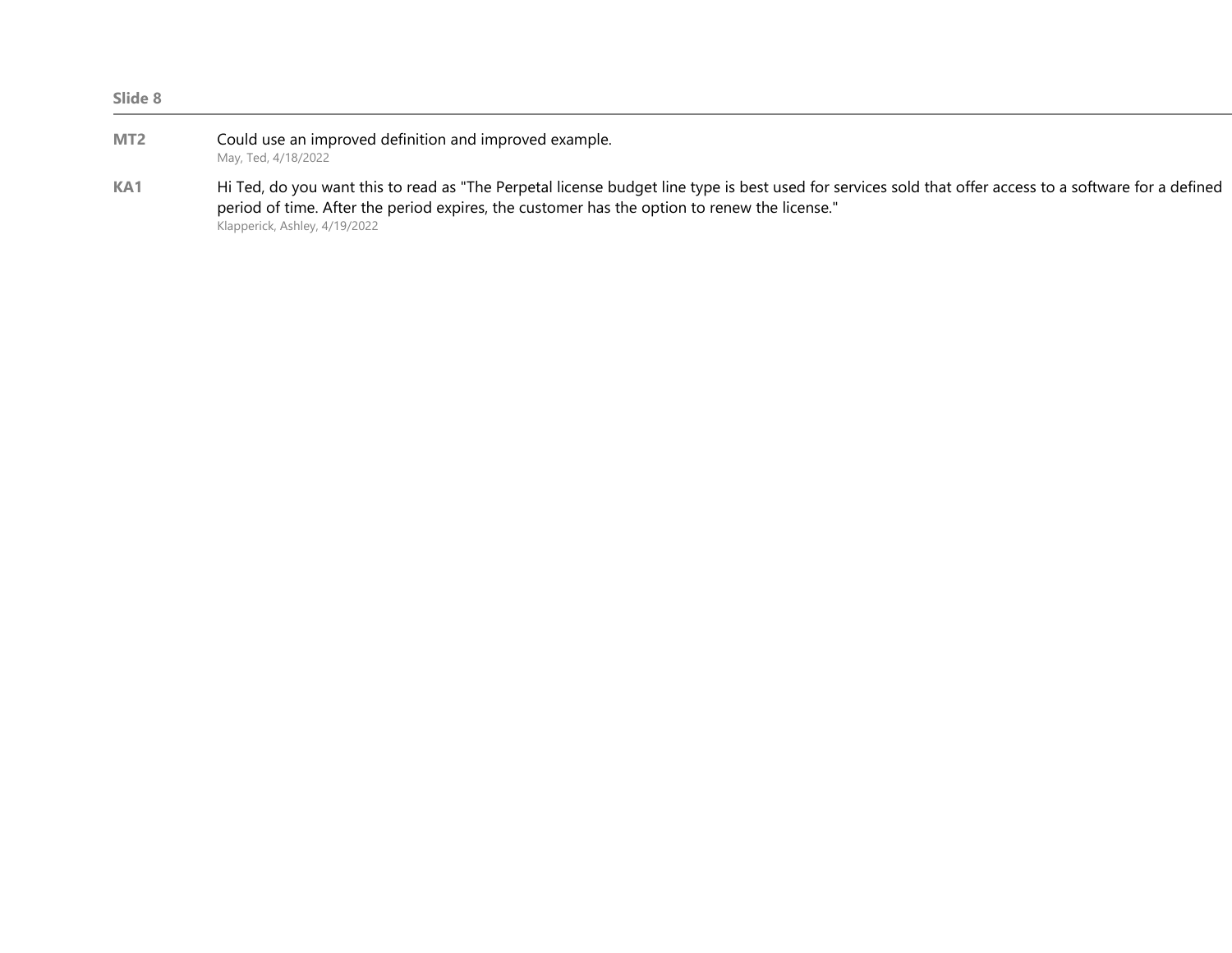### Experience Budget Line Types<br>
Simple Subscription Revenue Budget Line Type<br>
The Simple Subscription budget line type is best used for contracts in which a person pays a Revenue Budget Line Types

 **Simple Subscription** budget line type is best used for contracts in which <sup>a</sup> person pays <sup>a</sup> fee in regular intervals in order to receive <sup>a</sup> product, service or otherwise. For example, TV services such as Netflix, Comcast, etc.

- $\bullet$ **• Adds in the Subscription Period**
- •Amount is renamed "Total Contract Value"
- $\bullet$ Can set Payment terms

### **BOOKINGS**

| Repeat bookings Once                                     | υn            | 01/2021       |                                |  |
|----------------------------------------------------------|---------------|---------------|--------------------------------|--|
| <b>Subscription Period 12</b><br>months                  | Churn         | percent $f_x$ |                                |  |
| Total Contract Value \$120,000<br><b>USD</b><br>$\sim$ 1 | Payment After | months        | Payment Terms \$120,000 Yearly |  |





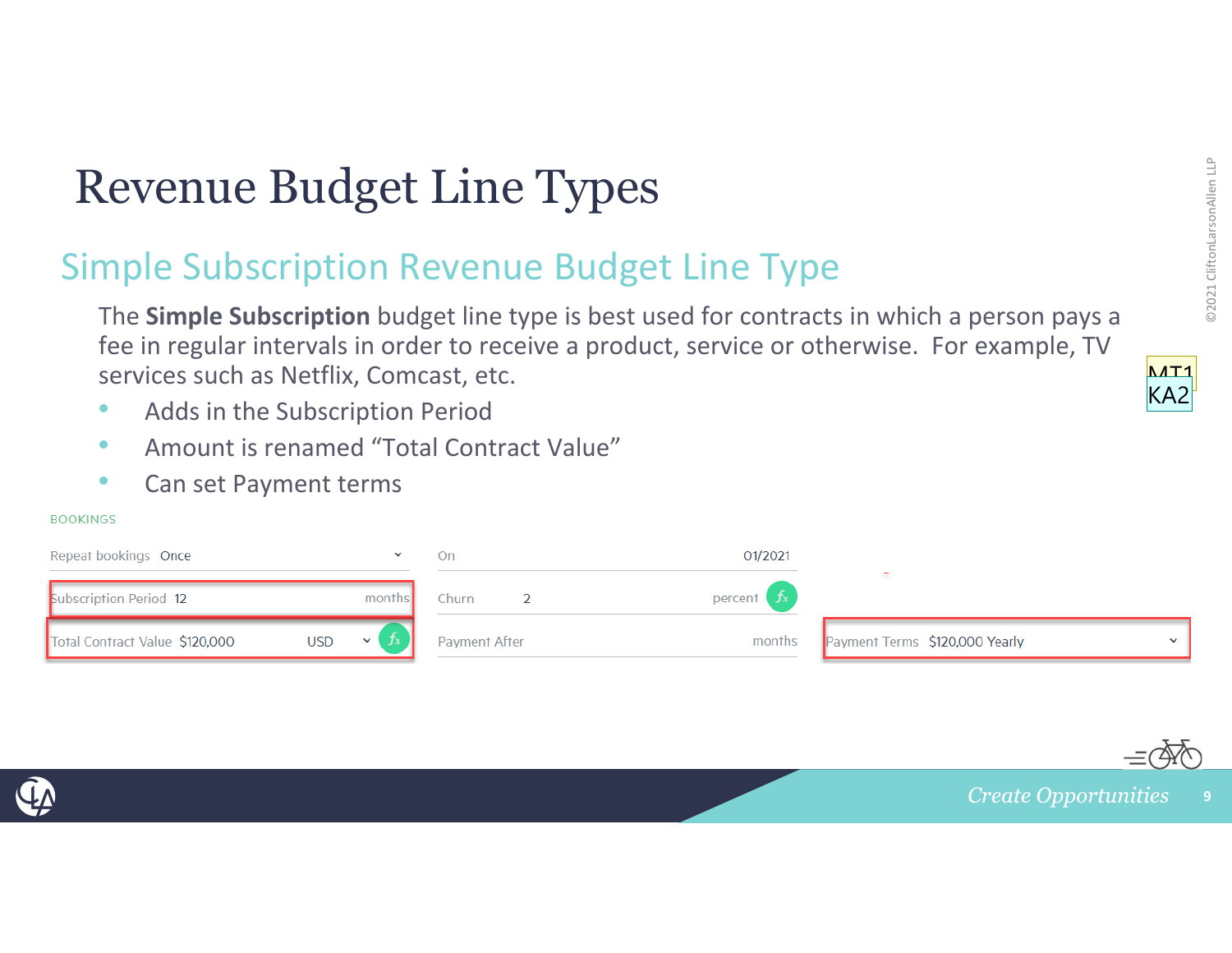| Slide 9         |                                                                                                                                                                                                                                                                                                            |
|-----------------|------------------------------------------------------------------------------------------------------------------------------------------------------------------------------------------------------------------------------------------------------------------------------------------------------------|
| MT1             | Hoping for a better example, & definition<br>May, Ted, 4/18/2022                                                                                                                                                                                                                                           |
| KA <sub>2</sub> | Maybe just change the sentence to " The Simple Subscription budget line type is best used for contracts in which a persion pays a fee in regular<br>internals in order to receive a product, service or otherwise. For example, TV services such as Netflix, Comcastetc."<br>Klapperick, Ashley, 4/19/2022 |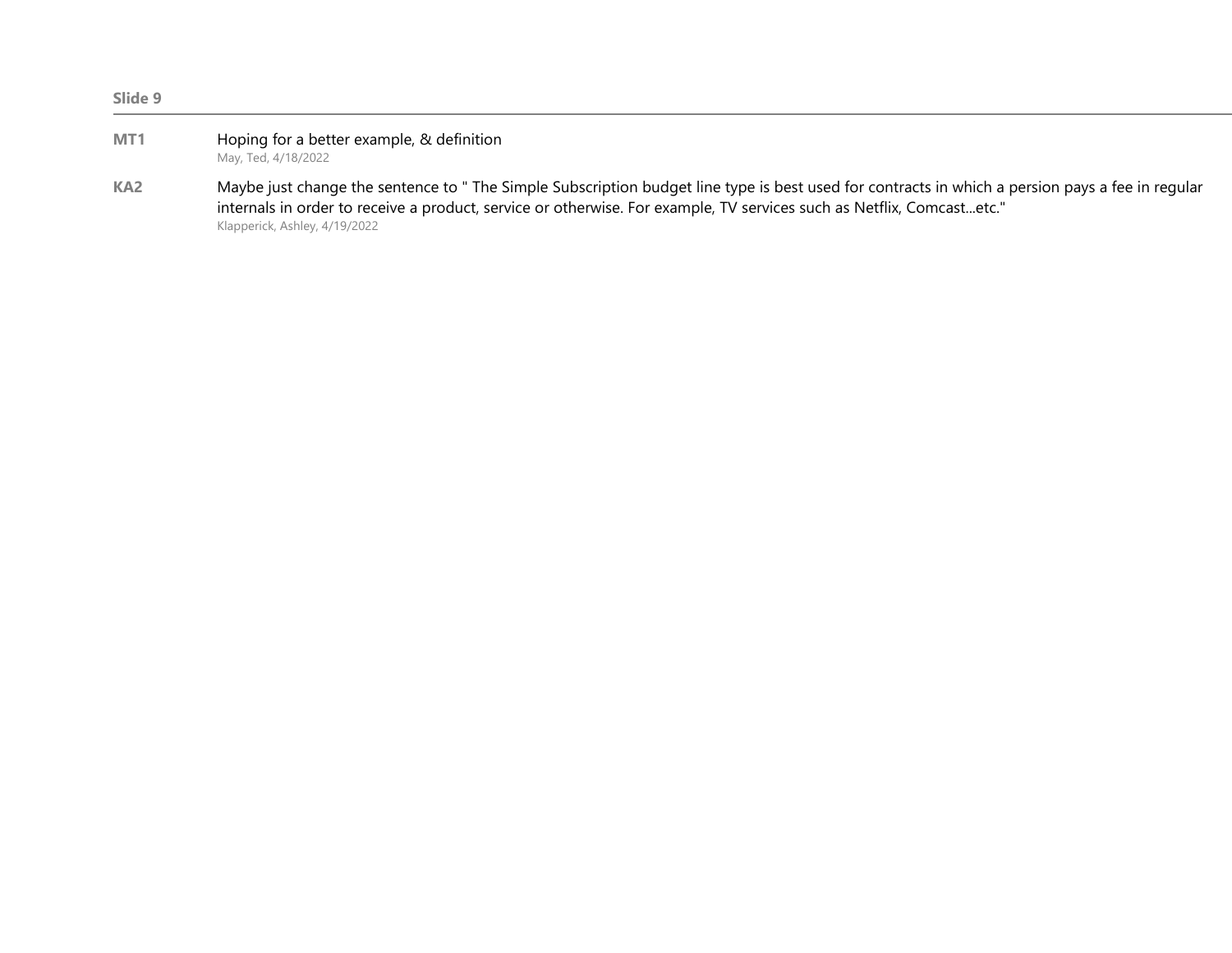# ENDRET CONDET CONTROLLER SAAS Subscription Revenue Budget Line Type<br>
The SaaS Subscription Revenue Budget Line Type<br>
The SaaS Subscription budget line type specifically for SaaS (Software as a Service) products.

 **SaaS Subscription** budget line type specifically for SaaS (Software as <sup>a</sup> Service) products. Calculates subscription revenues according to MRR (monthly recurring revenue) or

- •Beginning MRR – Enter the ending MRR value prior to start of budget
- $\bullet$ • New MRR bookings – The net increase in MRR from New customers
- $\bullet$ • MRR Churn – Set churn rate, can be specific to each period
- •**• MRR Expansion – Set Expansion rate, can be specific to each period**





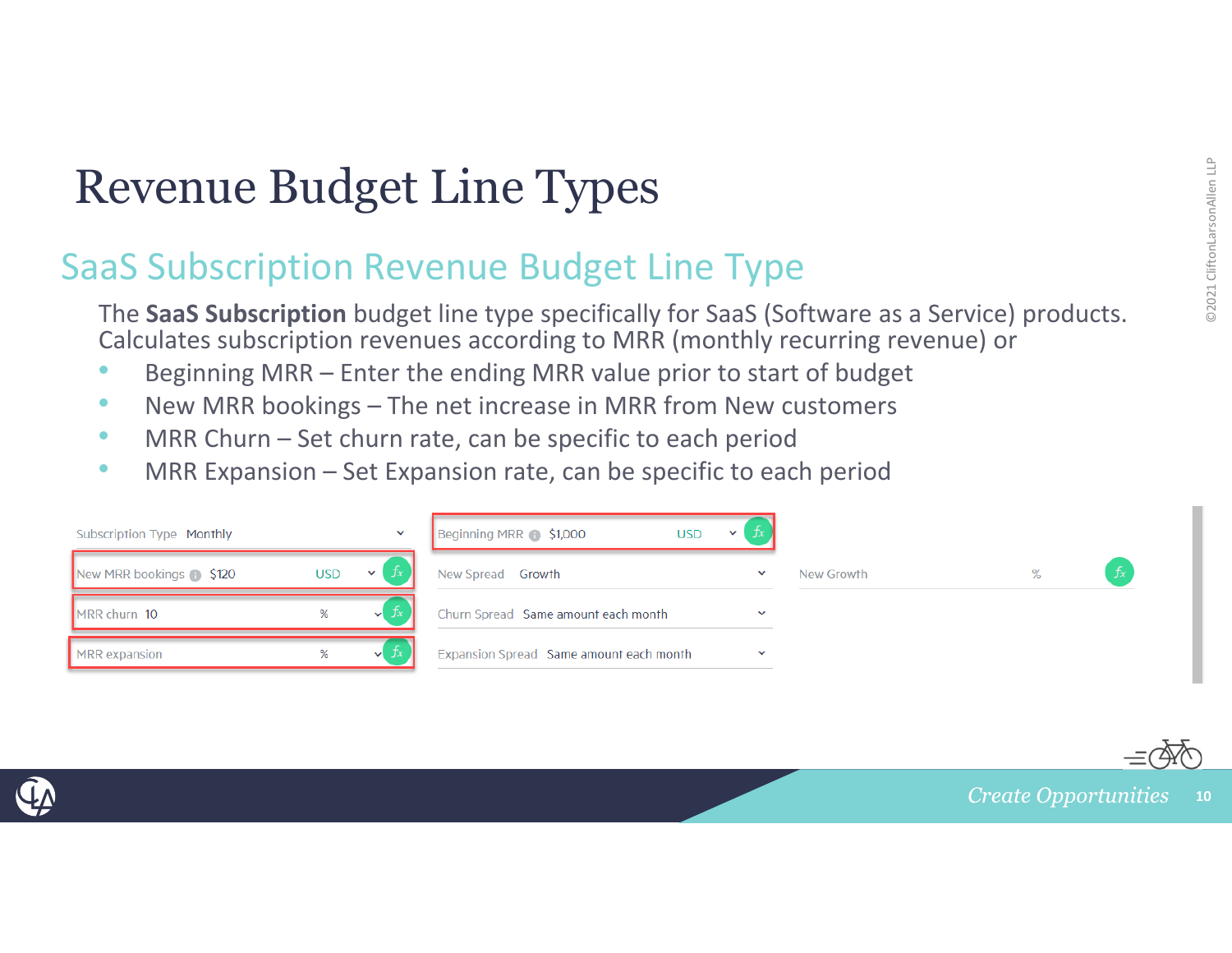## **Demo**



 $\vec{\alpha}$ 

**11**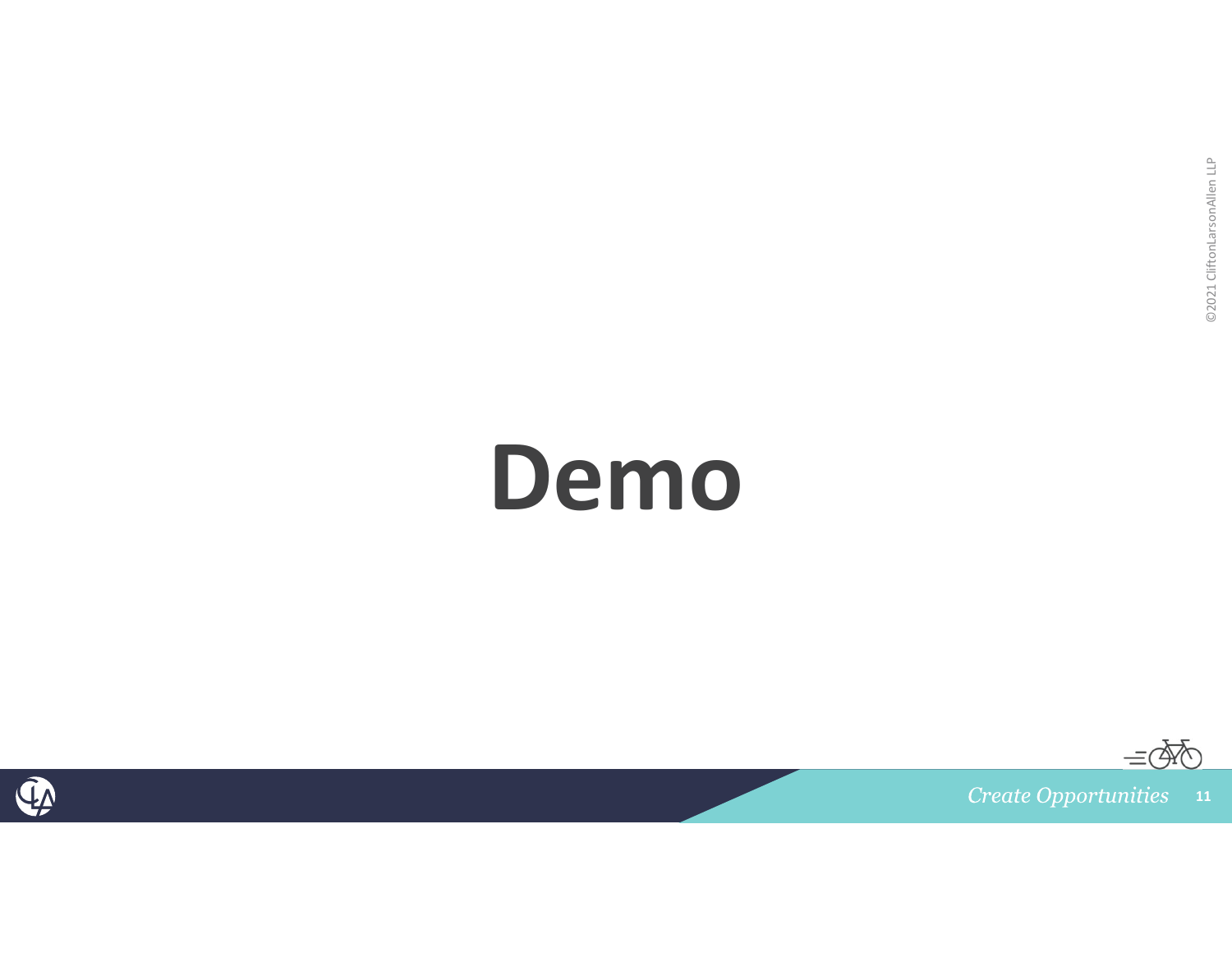

### Expense Budget Line Types

### WEALTH ADVISORY | OUTSOURCING AUDIT, TAX, AND CONSULTING

Investment advisory services are offered through CliftonLarsonAllen Wealth Advisors, LLC, an SEC‐registered investment advisor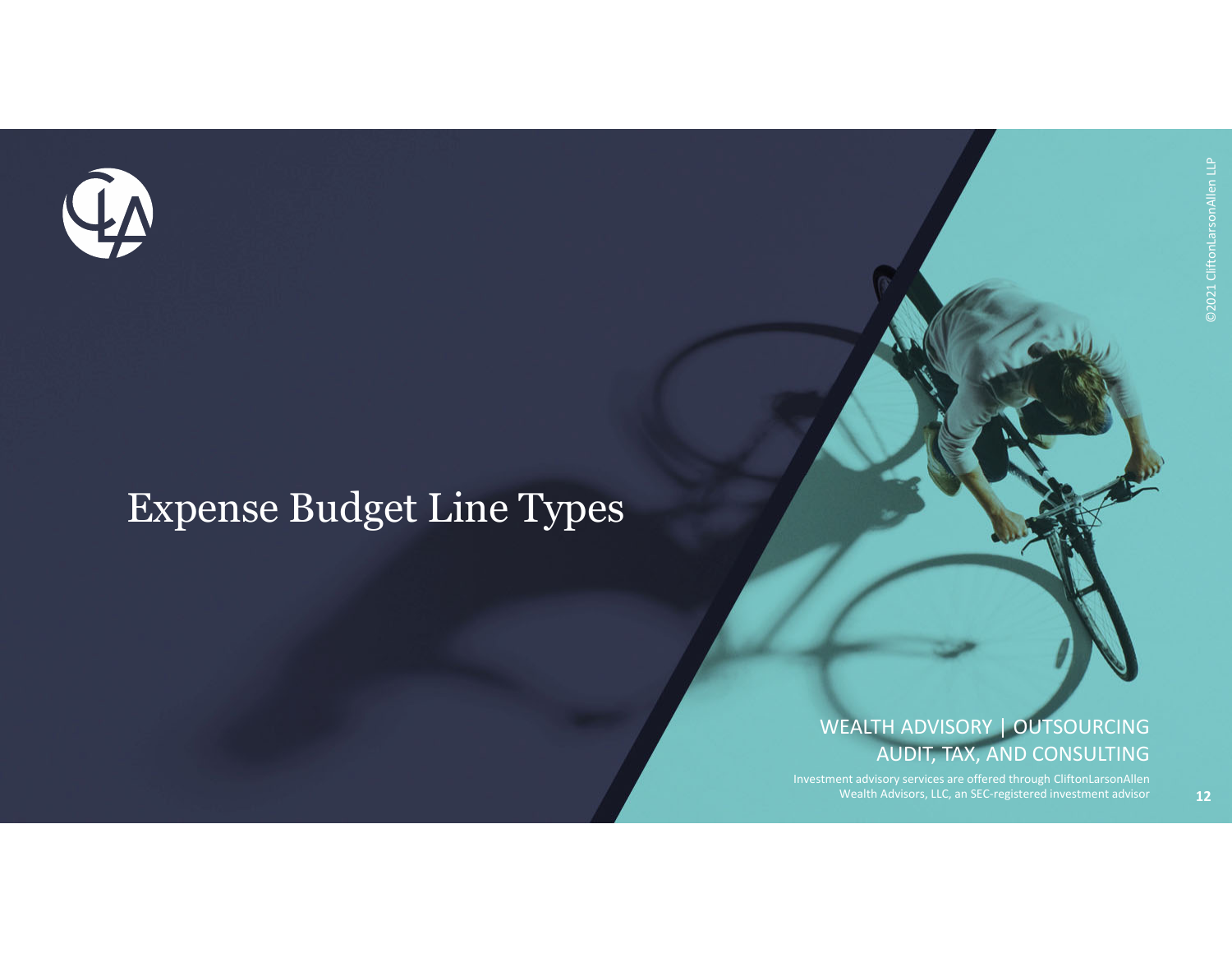### Expense Budget Line Types

# Expense Budget Line Types<br>Every Expense Budget Line Type Consists of 4 main components

- 1.Occurs– The frequency that the expense is incurred
- 2.Spread – How to spread the budgeted amount over time
- 3.Amount – Amount being budgeted.
- 4.Payment Terms ‐ option to budget for cash payments





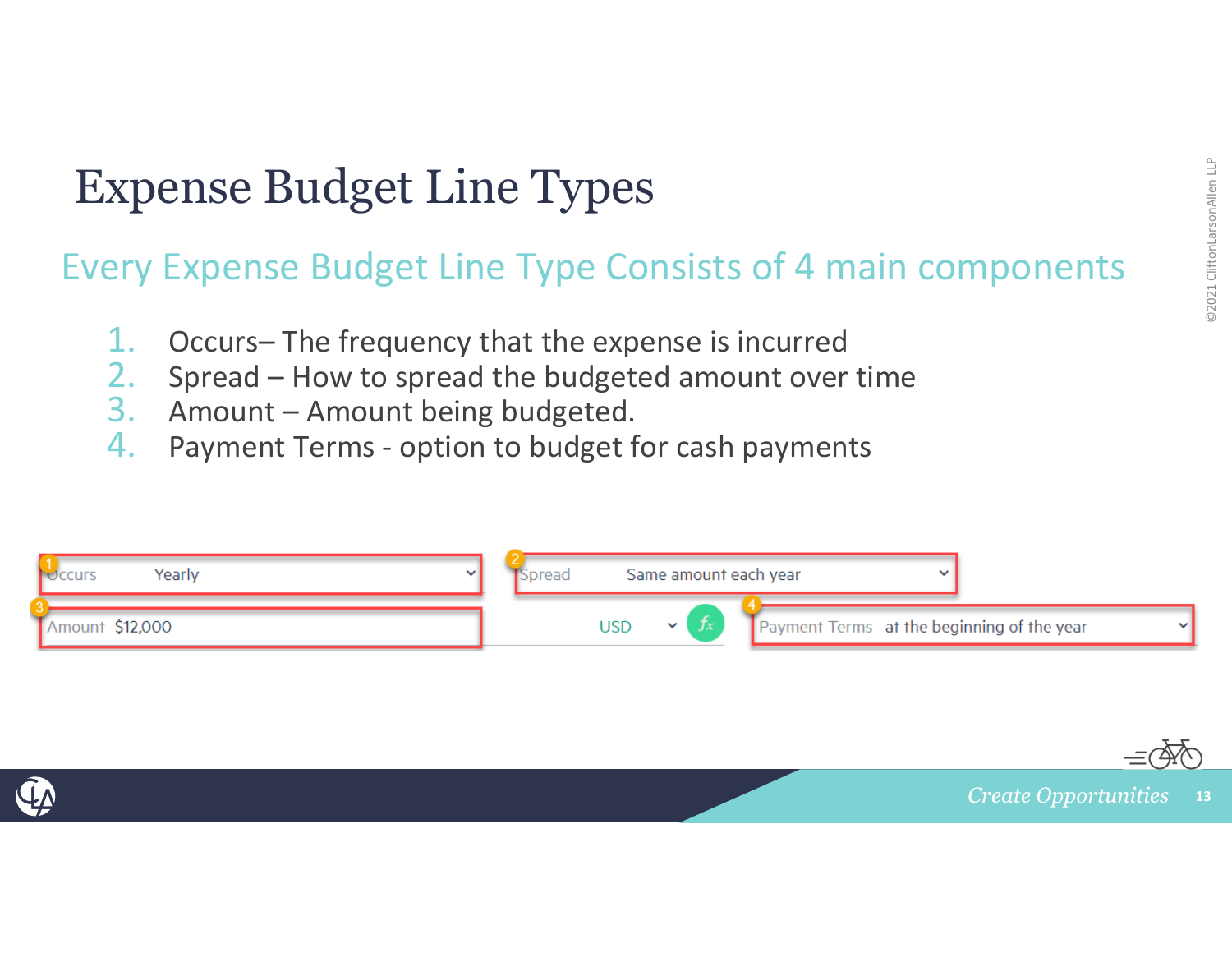# Expense Budget Line Types<br>
Reserve Expense Budget Line Type<br>
Expense Budget Line Type

The **Reserve** budget line type creates <sup>a</sup> buffer within the budget group where it is located. A reserve line of 5% of operating expenses

•Enter percentage of Budget Group total to be placed in reserve.

| Percentage $=5$         |        | ℅ | Payment | months after $\sim$ |
|-------------------------|--------|---|---------|---------------------|
| <b>Expensing Period</b> | months |   |         |                     |



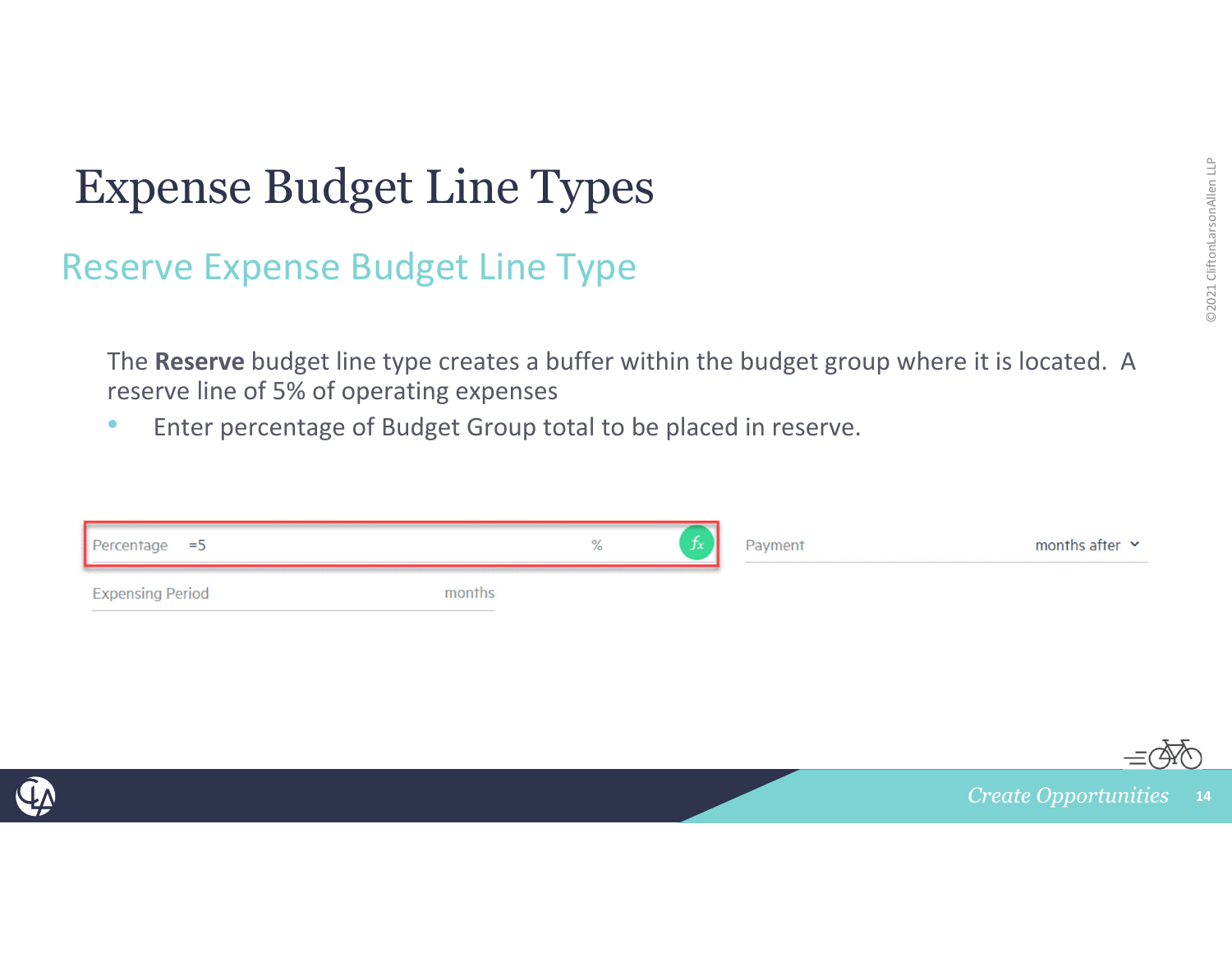# Expense Budget Line Types<br>
Derived Expense Budget Line Type

The **Derived** expense budget line type is an expense who's value is extrapolated from another budget line (revenue or expense) based on <sup>a</sup> percentage.

•• Calculate using – The budget line to reference





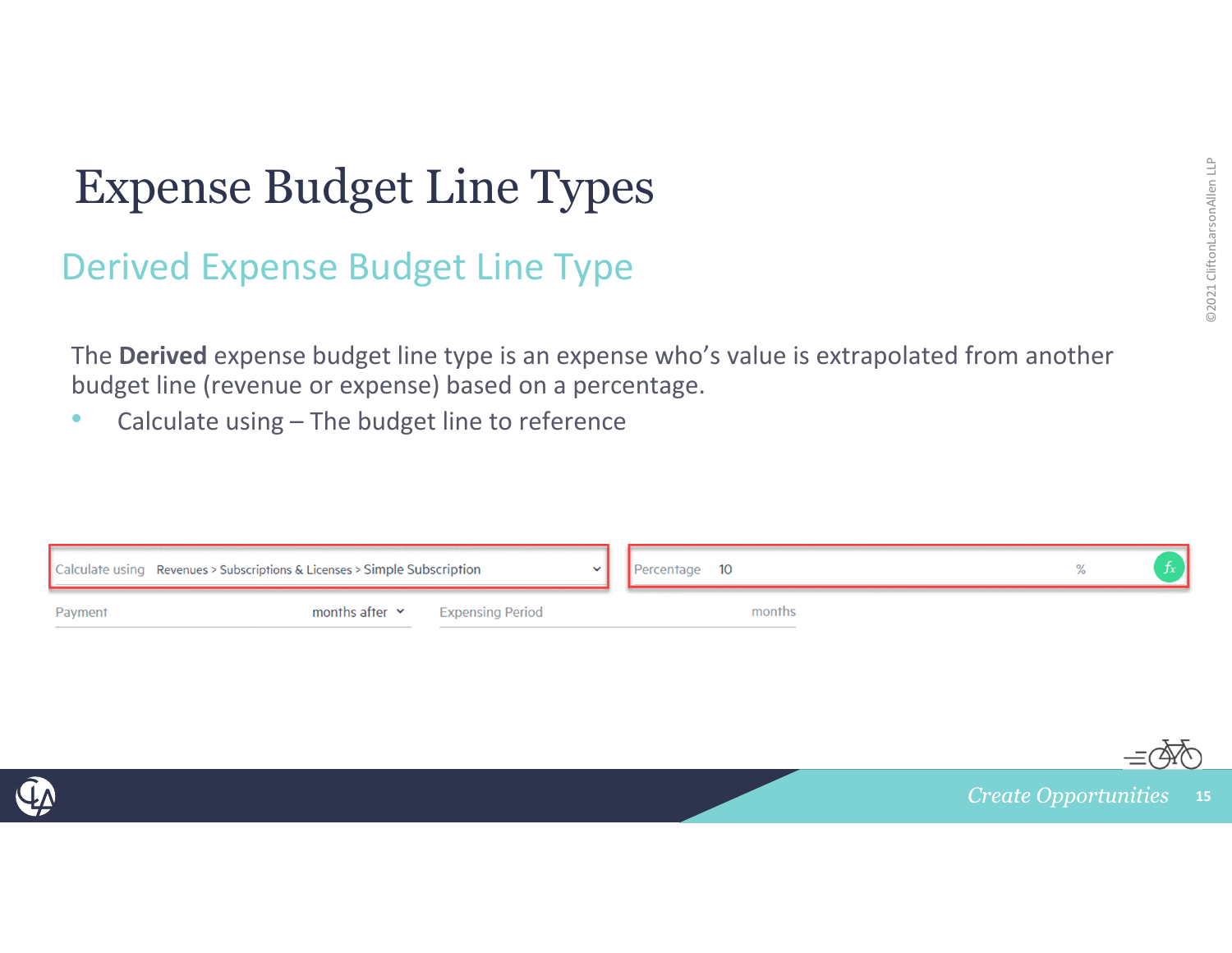# Expense Budget Line Types<br>
Allocated Expense Budget Line Type

The **Allocated** expense budget line type is an expense who's value is allocated from another expense budget line based on <sup>a</sup> percentage or Per Capita.

- $\bullet$ • Allocated From– The expense budget line to reference
- $\bullet$ • Allocated Type – Percentage or Per Capita (Must be in a salary and wage group)





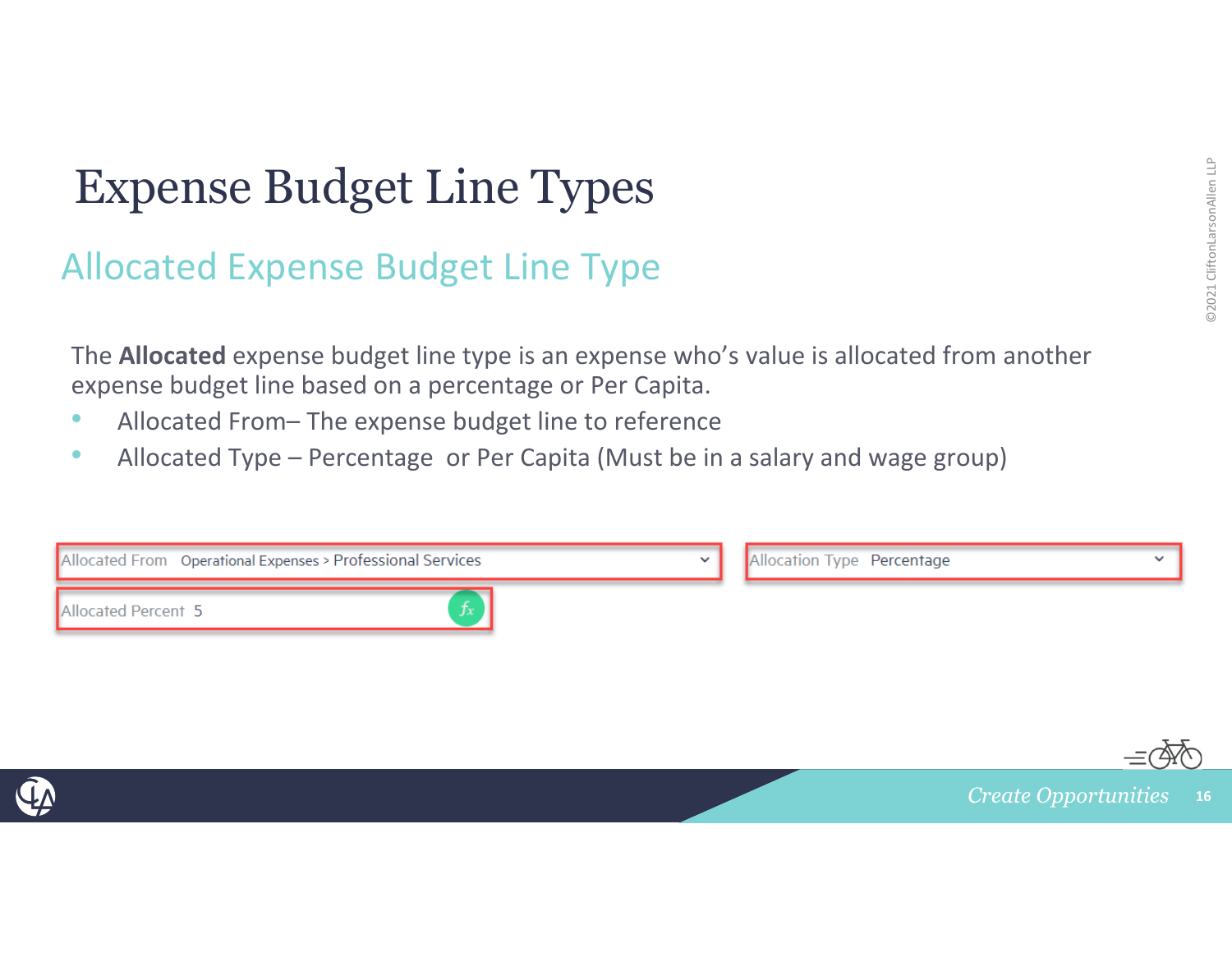### Expense Budget Line Types

# Expense Budget Line Types<br>Expense Adjustment Expense Budget Line Type

The **Expense Adjustment** expense budget line type that allows you to adjust the Operational expense by budgeting for credits/debits adjustments.

•Utilizes the same fields as the Expense Budget Line type





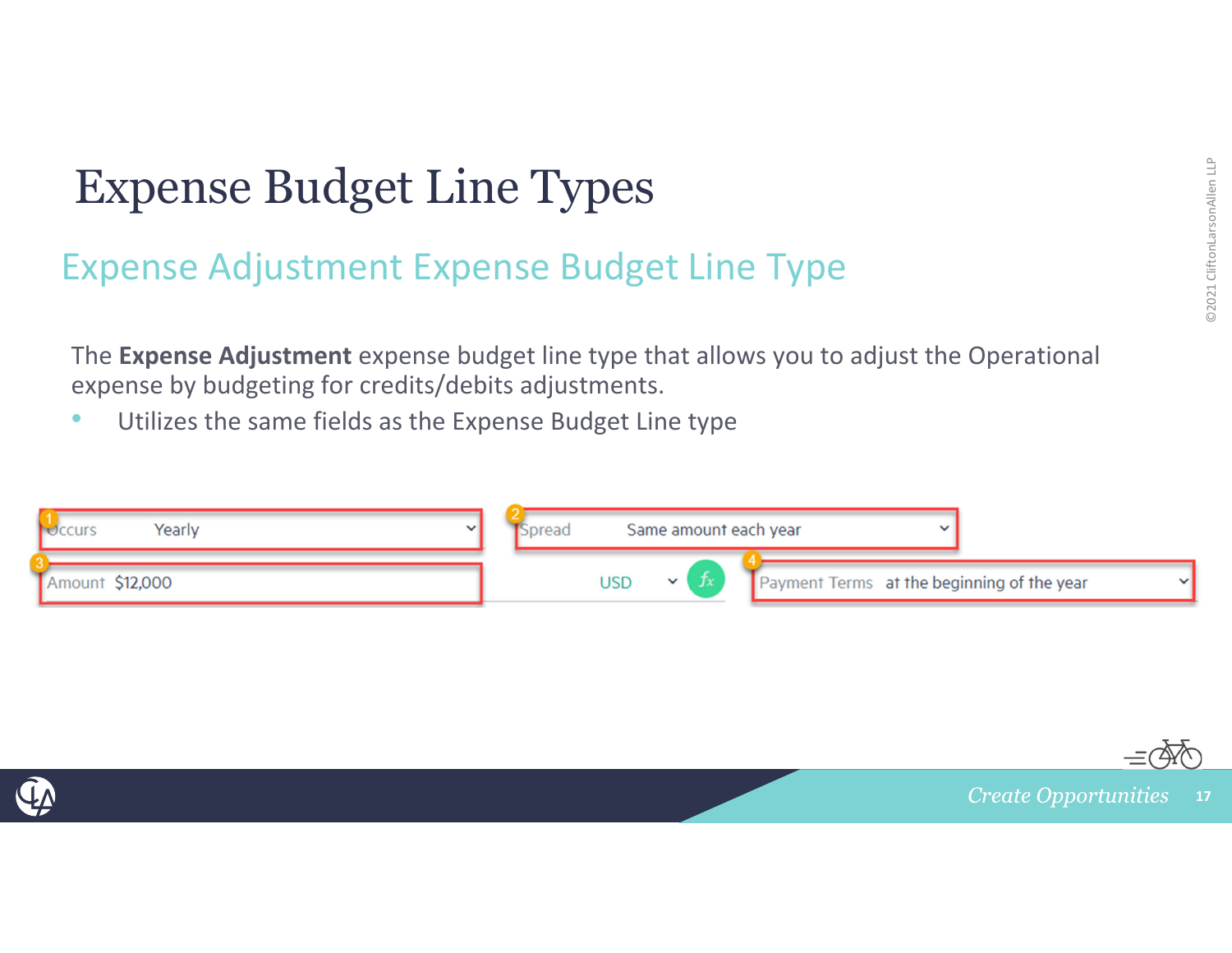## **Demo**



 $\equiv$   $\bar{\alpha}$ 

**18**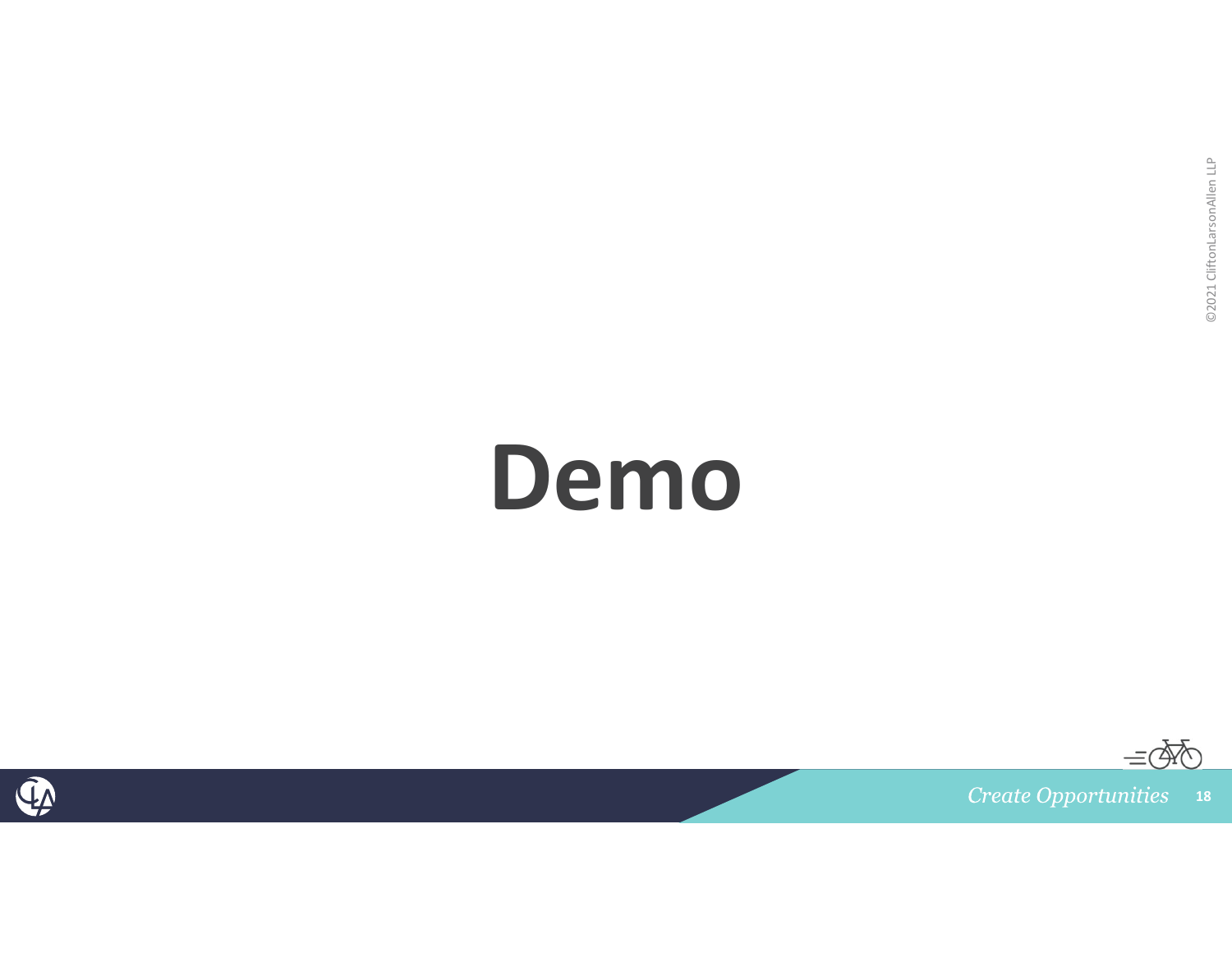

### Questions

### WEALTH ADVISORY | OUTSOURCING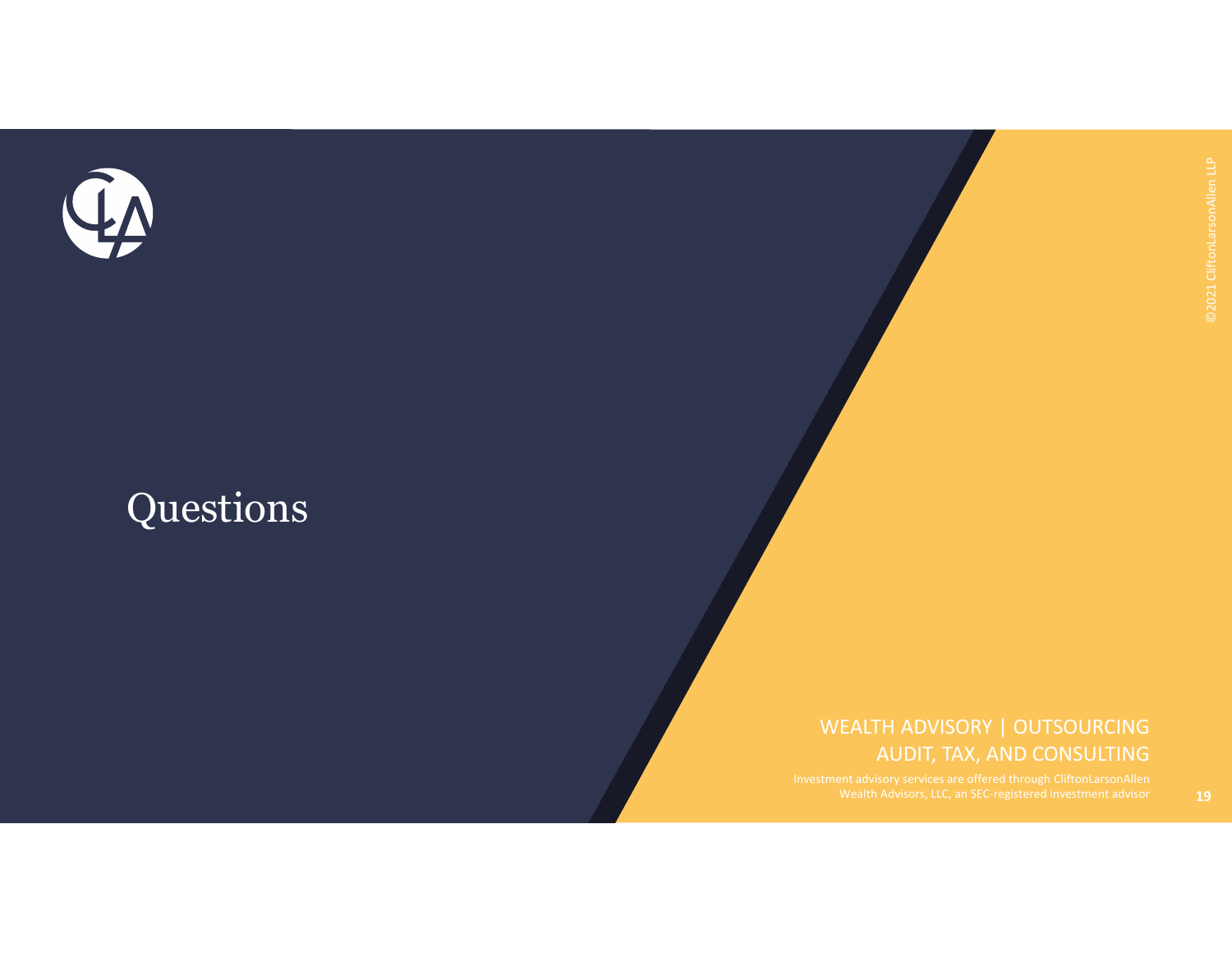### We're Here For You



Find additional resources and learn about upcoming events at CLAconnect.com.



Improving your financial health starts with an honest check‐in.

Our guidance can help organizations and individuals stay on the right track.

Learn More



**Create Opportunities 20**